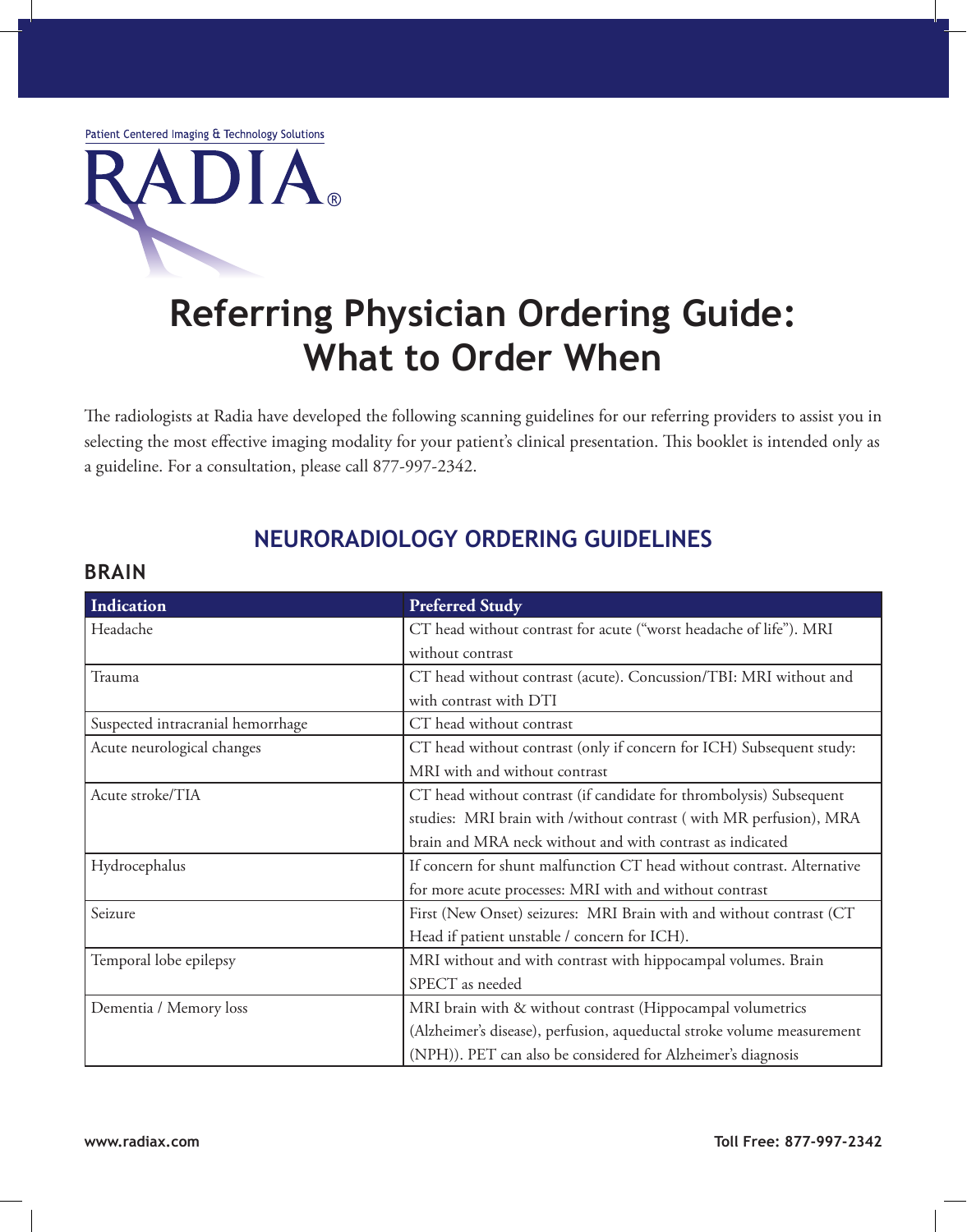| Normal pressure hydrocephalus, aqueductal | Brain MRI without contrast & CSF flow study (Acqueductal stroke             |
|-------------------------------------------|-----------------------------------------------------------------------------|
| stenosis, Chiari I malformation           | volume measurement)                                                         |
| Mass                                      | MRI without and with contrast. MRI contraindicated: CT without and          |
|                                           | with contrast                                                               |
| Aneurysm or AVM                           | "Screening" MRA Head (non-contrast) @ 3T. CTA head with contrast            |
|                                           | for definition of small aneurysms, patients who can't get MRA. Follow-up    |
|                                           | studies, MRA @ 3T                                                           |
| Infection                                 | MRI without and with contrast. MRI contraindicated: CT without and          |
|                                           | with contrast                                                               |
| CSF leak                                  | CT Cisternogram (requires intrathecal contrast injection (i.e. identical to |
|                                           | myelogram)). Nuclear medicine CSF leak study                                |
| Cranial neuropathy                        | MRI without and with contrast (Cranial nerve protocol)                      |
| Pituitary dysfunction                     | MRI Brain with and without contrast (Pituitary protocol)                    |

#### **Face**

| Indication                                    | <b>Preferred Study</b>                                                    |
|-----------------------------------------------|---------------------------------------------------------------------------|
| Trauma                                        | CT maxillofacial without contrast                                         |
| Sinus disease                                 | CT sinus without contrast. If suspected orbital/intracranial involvement: |
|                                               | MRI Brain and Orbits without and with contrast                            |
| Infection                                     | CT maxillofacial with contrast. Suspected orbit or brain extension: MRI   |
|                                               | Brain and Orbits without contrast (IAC protocol)                          |
| Hearing loss, vertigo                         | Developmental: CT temporal bones without contrast. Sensorineural:         |
|                                               | MRI IAC without and with contrast                                         |
| TMJ pain                                      | MRI temporomandibular joints                                              |
| Possible metal in orbits and patient needs an | Orbits x-ray                                                              |
| <b>MRI</b>                                    |                                                                           |

## **Neck/Soft Tissue**

| Indication                             | <b>Preferred Study</b>                                              |
|----------------------------------------|---------------------------------------------------------------------|
| Carotid or vertebral artery stenosis   | CTA neck with contrast. MRA neck without and with contrast. Carotid |
|                                        | Doppler ultrasound                                                  |
| Mass                                   | CT neck with contrast. Thyroid nodule: neck ultrasound. Thyroid     |
|                                        | cancer: MR neck without and with contrast                           |
| Infection                              | CT neck with contrast                                               |
| Neurologic deficit in brachial plexus  | MRI brachial plexus without and with contrast                       |
| Carotid or vertebral artery Dissection | MRA neck without and with contrast (Dissection protocol). CTA Neck  |
|                                        | with contrast                                                       |

# **Thoracic Spine**

| Indication | <b>Preferred Study</b>                                              |
|------------|---------------------------------------------------------------------|
| Trauma     | CT thoracic spine without contrast. Acute neurologic deficit and CT |
|            | negative: MRI without contrast                                      |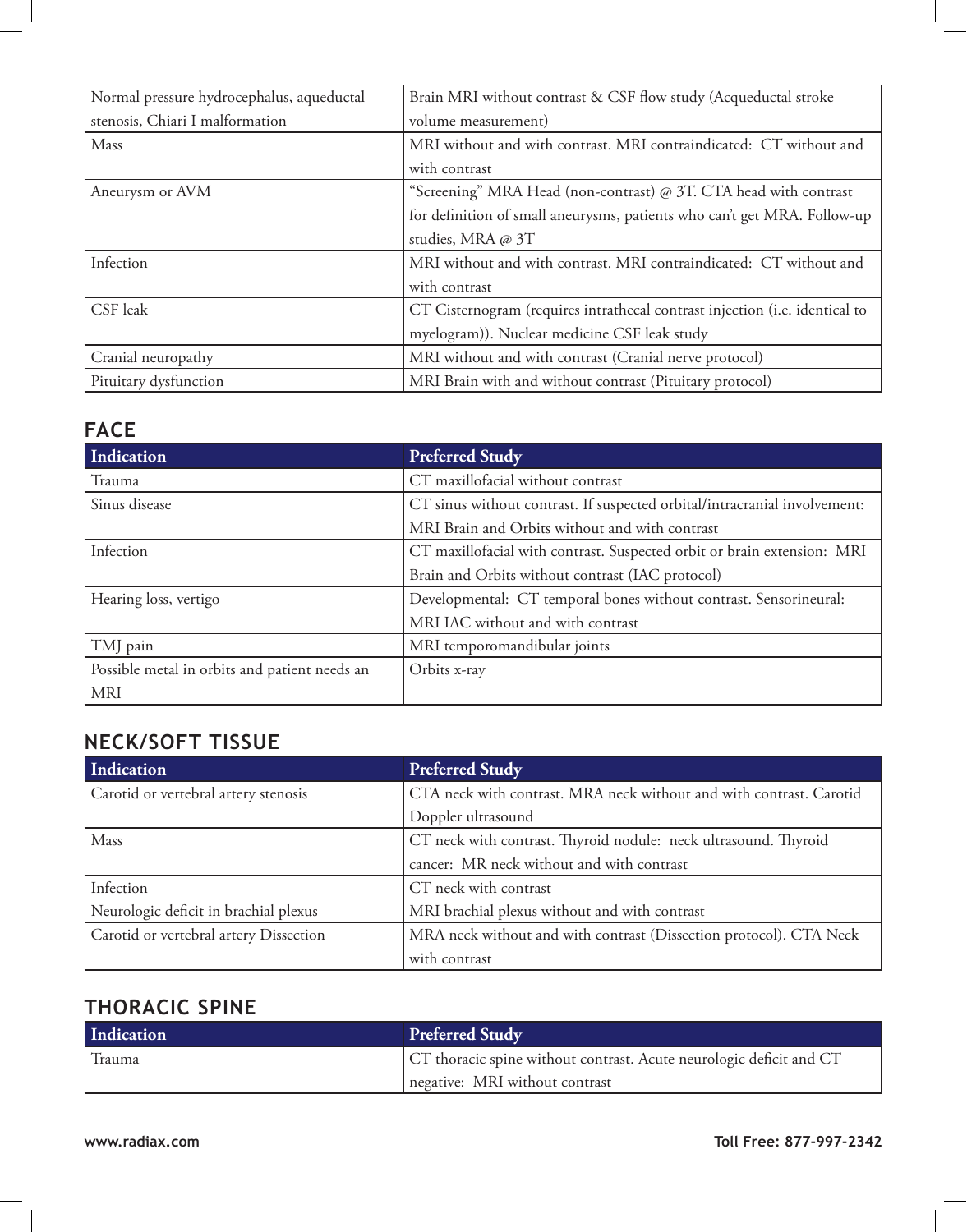| Pain, degenerative changes, radiculopathy | MRI thoracic spine without contrast. Prior surgery: MRI cervical spine |
|-------------------------------------------|------------------------------------------------------------------------|
|                                           | without and with contrast. MRI contraindicated: CT without contrast    |
|                                           | or CT myelogram. For pain localization in setting of prior surgery or  |
|                                           | multiple degenerative findings: SPECT fusion with CT or MRI            |
| Mass                                      | MRI without and with contrast                                          |
| Infection                                 | MRI without and with contrast. MRI contraindicated: CT with contrast   |

## **Lumbar Spine**

| Indication                                 | <b>Preferred Study</b>                                                   |
|--------------------------------------------|--------------------------------------------------------------------------|
| l Trauma                                   | CT lumbar spine without contrast. Acute neurologic deficit and CT        |
|                                            | negative: MRI without contrast                                           |
| Pain, degenerative changes, radiculopathy, | MRI lumbar spine without contrast. Prior surgery: MRI without            |
| sciatica                                   | and with contrast. MRI contraindicated: CT without contrast or CT        |
|                                            | myelogram. For pain localization in setting of prior surgery or multiple |
|                                            | degenerative findings: SPECT fusion with CT or MRI                       |
| Pars stress injury                         | MRI lumbar spine 3T pars protocol. 3T not available: SPECT bone scan.    |
|                                            | Followup: CT without contrast                                            |
| Mass                                       | MRI without and with contrast                                            |
| Infection                                  | MRI without and with contrast. MRI contraindicated: CT with contrast     |
| Lumbosacral plexus abnormality             | MRI lumbosacral plexus (pelvis) without contrast                         |

# **Musculoskeletal Ordering Guidelines**

### **SHOULDER**

| Indication                  | <b>Preferred Study</b>                                                     |
|-----------------------------|----------------------------------------------------------------------------|
| Trauma, surgical hardware   | X-ray first. CT for pre-operative planning of fractures. CT for occult     |
|                             | fracture in younger patients. MR for occult fracture in older patients. CT |
|                             | arthrography without and with contrast for arthroplasty complications      |
| Masses                      | X-ray first for bony lesions. Ultrasound for suspected lipoma. Otherwise   |
|                             | MRI without and with contrast                                              |
| Infection                   | MRI shoulder without and with contrast                                     |
| General pain                | MRI shoulder without contrast. US for patients who cannot have an MRI      |
| Suspected rotator cuff tear | MRI without contrast; some shoulder surgeons prefer MRI shoulder           |
|                             | arthrogram. CT arthrogram for patients who cannot have an MRI              |
| Proximal biceps injury      | MRI shoulder without contrast. US for patients who cannot have an MRI      |
| Suspected labral tear       | MRI shoulder arthrogram                                                    |

### **HUMERUS**

| Indication                | <b>Preferred Study</b>                                                  |
|---------------------------|-------------------------------------------------------------------------|
| Trauma, surgical hardware | X-ray first. CT for pre-operative planning of fractures. CT for occult  |
|                           | fracture in younger patients. MRI for occult fracture in older patients |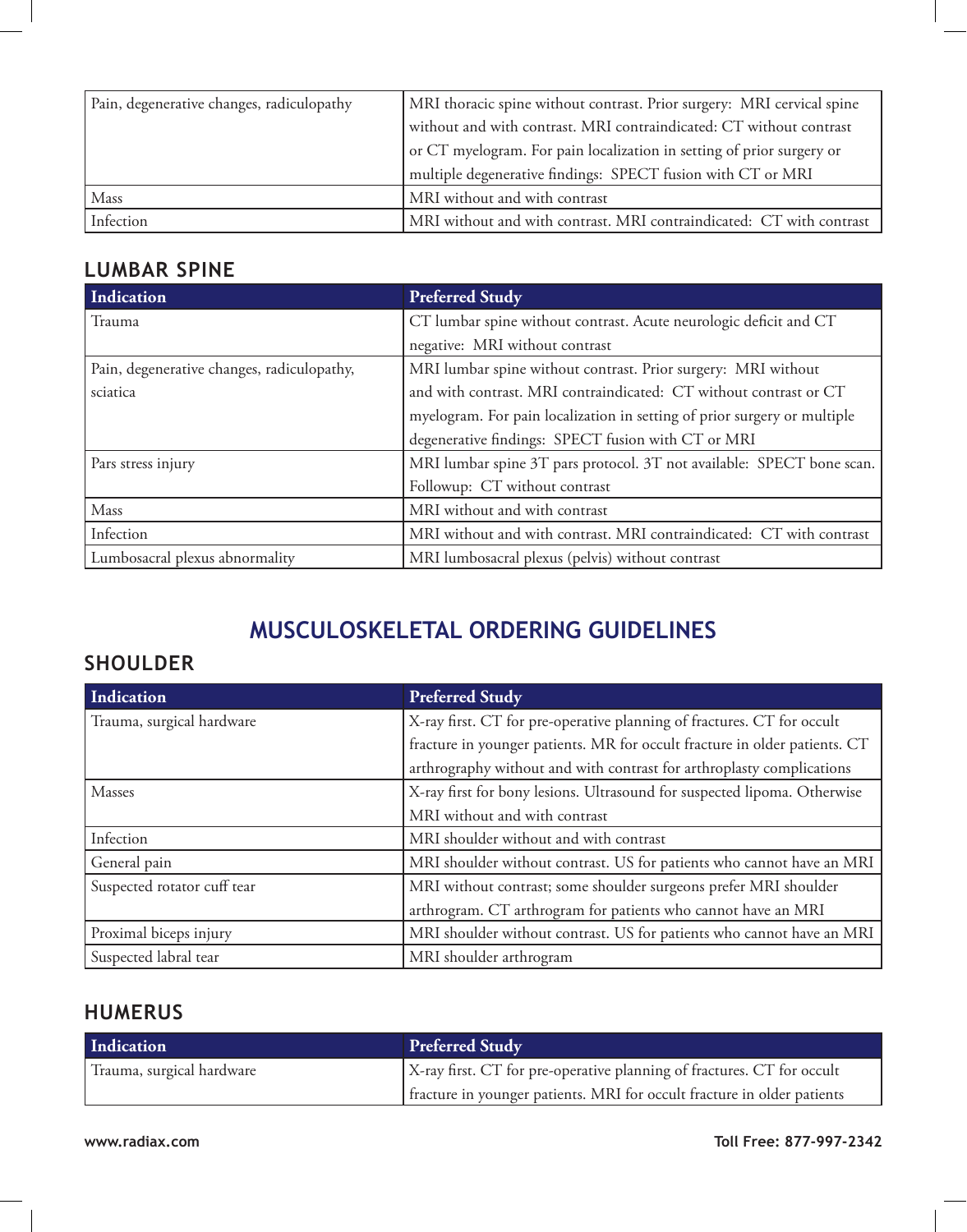| <b>Masses</b>                      | X-ray first for bony lesions. Ultrasound for suspected lipoma. Otherwise |
|------------------------------------|--------------------------------------------------------------------------|
|                                    | MRI humerus without and with contrast                                    |
| Infection                          | MRI humerus without and with contrast                                    |
| General pain, muscle injury        | MRI humerus without contrast                                             |
| Post-traumatic radial nerve injury | MRI humerus without contrast                                             |

# **ELBOW**

| Indication                                       | <b>Preferred Study</b>                                                   |
|--------------------------------------------------|--------------------------------------------------------------------------|
| Trauma, surgical hardware                        | X-ray first. CT for pre-operative planning of fractures. CT for occult   |
|                                                  | fracture in younger patients. CT for arthroplasty complications. MRI for |
|                                                  | occult fracture in older patients                                        |
| <b>Masses</b>                                    | X-ray first for bony lesions. Ultrasound for suspected lipoma. Otherwise |
|                                                  | MRI without and with contrast                                            |
| Infection                                        | MRI without and with contrast                                            |
| General pain, epicondylitis                      | MRI without contrast                                                     |
| Distal biceps injury                             | MRI elbow without contrast                                               |
| Ligament injury, especially in throwing athletes | MRI elbow arthrogram                                                     |
| Osteochondral lesion                             | MRI elbow without contrast                                               |
| Nerve injury/entrapment syndrome                 | MRI elbow without contrast                                               |

# **FOREARM**

| Indication                  | <b>Preferred Study</b>                                                   |
|-----------------------------|--------------------------------------------------------------------------|
| Trauma, surgical hardware   | X-ray first. CT for pre-operative planning of fractures. CT for occult   |
|                             | fracture in younger patients. MRI for occult fracture in older patients  |
| Masses                      | X-ray first for bony lesions. Ultrasound for suspected lipoma. Otherwise |
|                             | MRI without and with contrast                                            |
| Infection                   | MRI without and with contrast                                            |
| General pain, muscle injury | MRI without contrast                                                     |
| Nerve injury/entrapment     | MRI without contrast                                                     |

#### **WRIST**

| Indication                 | <b>Preferred Study</b>                                                  |
|----------------------------|-------------------------------------------------------------------------|
| Trauma, surgical hardware  | X-ray first. CT for pre-operative planning of fractures. MRI for occult |
|                            | fracture (such as scaphoid and distal radius)                           |
| Masses                     | X-ray first for bony lesions. Otherwise MRI without and with contrast   |
| Infection                  | MRI without and with contrast                                           |
| General pain, tendinopathy | MRI without contrast                                                    |
| Ligament injury            | MRI wrist arthrogram                                                    |
| TFCC injury                | MRI wrist arthrogram                                                    |

 $\blacksquare$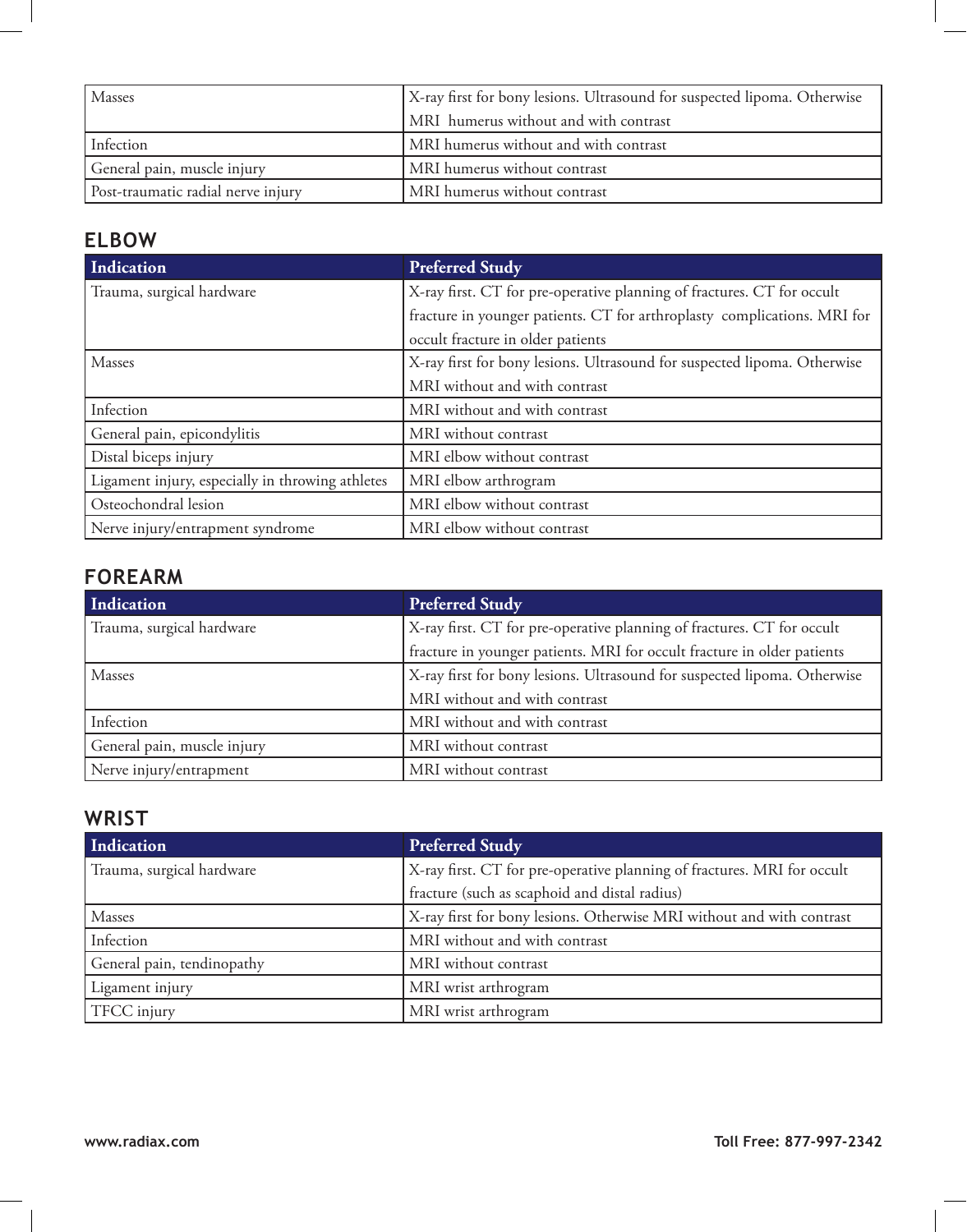#### **HAND**

| Indication                                 | <b>Preferred Study</b>                                                  |
|--------------------------------------------|-------------------------------------------------------------------------|
| Trauma, surgical hardware                  | X-ray first. CT for pre-operative planning of fractures. MRI for occult |
|                                            | fracture                                                                |
| Masses                                     | X-ray first for bony lesions. Otherwise MRI without and with contrast   |
| Infection                                  | MRI without and with contrast                                           |
| General pain, muscle injury, rheumatologic | MRI without contrast                                                    |
| diseases                                   |                                                                         |

# **FINGER (Area from MCP joint to distal tip)**

| Indication                    | <b>Preferred Study</b>                                                 |
|-------------------------------|------------------------------------------------------------------------|
| Trauma, surgical hardware     | X-ray first. CT for pre-operative planning of fractures.               |
| Masses                        | X-ray first for bony lesions. Otherwise MRI without and with contrast. |
| Infection                     | MRI without and with contrast                                          |
| General pain, ligament injury | MRI without contrast                                                   |
| Tendon injury                 | MRI without contrast first. US for dynamic abnormality                 |

### **SACRUM**

| Indication                                | <b>Preferred Study</b>                                                  |
|-------------------------------------------|-------------------------------------------------------------------------|
| Trauma, surgical hardware                 | X-ray first. CT for pre-operative planning of fractures. MRI for occult |
|                                           | fracture                                                                |
| Masses                                    | X-ray first for bony lesions. Otherwise MRI without and with contrast   |
| Infection, decubitus ulcer                | MRI without and with contrast                                           |
| General pain, sacroiliitis                | MRI without contrast                                                    |
| Suspected sacral plexus nerve impingement | MRI without contrast                                                    |
| Piriformis syndrome                       | MRI without contrast                                                    |

#### **BONY PELVIS**

| Indication                  | <b>Preferred Study</b>                                                  |
|-----------------------------|-------------------------------------------------------------------------|
| Trauma, surgical hardware   | X-ray first. CT for pre-operative planning of fractures. CT for occult  |
|                             | fracture in younger patients. MRI for occult fracture in older patients |
| Masses                      | X-ray first for bony lesions. US for suspected lipoma. Otherwise MRI    |
|                             | without and with contrast                                               |
| Infection, decubitus ulcer  | MRI without and with contrast                                           |
| General pain, muscle injury | MRI without contrast                                                    |
| "Groin pull," sports hernia | MRI without contrast                                                    |

#### **HIP**

| Indication                | <b>Preferred Study</b>                                                       |
|---------------------------|------------------------------------------------------------------------------|
| Trauma, surgical hardware | X-ray first. CT for pre-operative planning of fractures. CT for arthroplasty |
|                           | complications. MRI for occult fracture                                       |
| Masses                    | X-ray first for bony lesions. US for suspected lipoma. Otherwise MRI         |
|                           | without and with contrast                                                    |

**www.radiax.com Toll Free: 877-997-2342**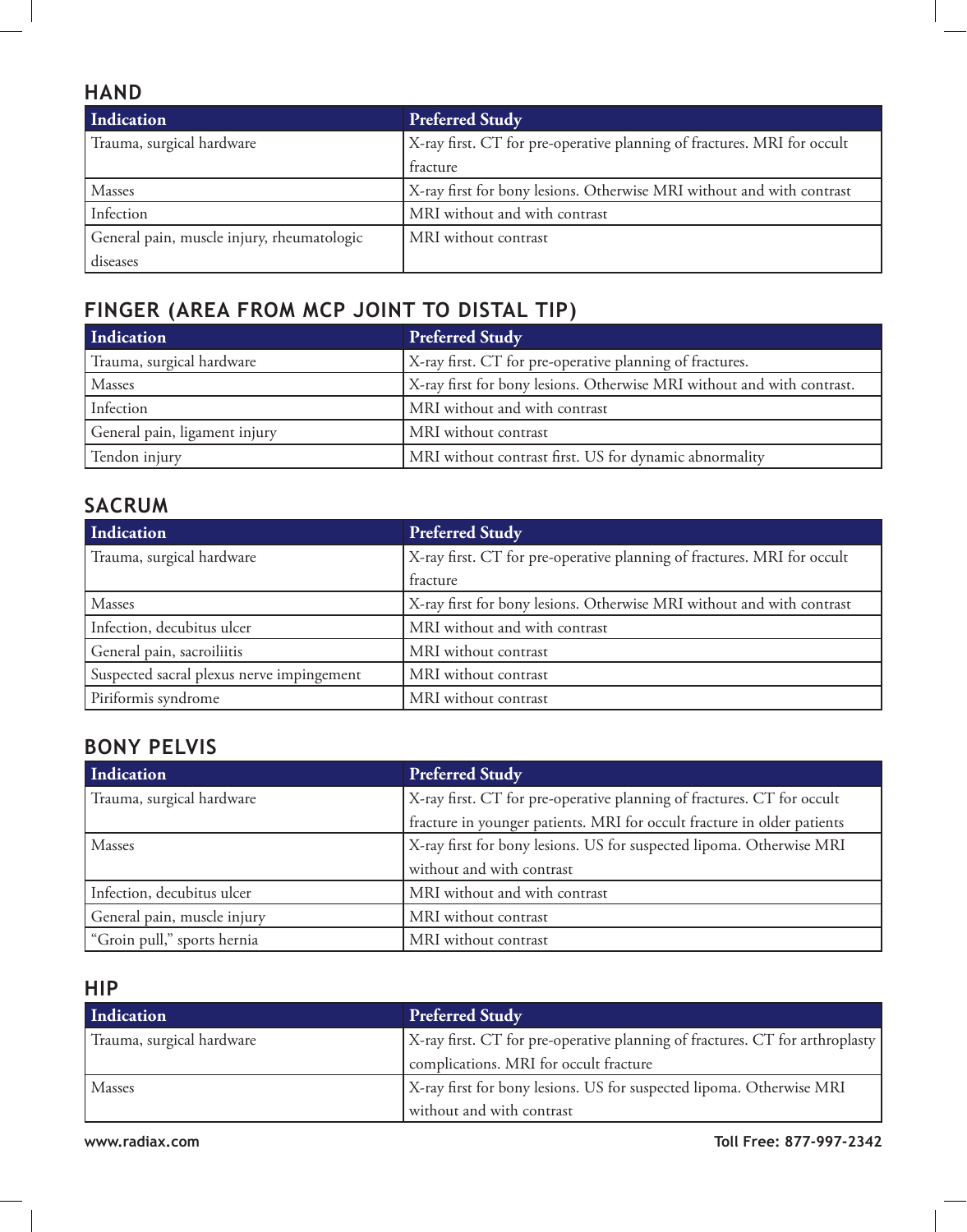| Infection, decubitus ulcer              | MRI without and with contrast |
|-----------------------------------------|-------------------------------|
| General pain, muscle injury             | MRI without contrast          |
| Arthritis                               | MRI without contrast          |
| Osteonecrosis                           | MRI without contrast          |
| Stress injury                           | MRI without contrast          |
| Labral tear, suspected femoroacetabular | MRI hip arthrogram            |
| impingement syndrome                    |                               |
| Assess iliopsoas tendon in snapping hip | US                            |
| syndrome                                |                               |

## **THIGH/FEMUR**

| Indication                                    | <b>Preferred Study</b>                                                   |
|-----------------------------------------------|--------------------------------------------------------------------------|
| Trauma, surgical hardware                     | X-ray first. CT for pre-operative planning of fractures. CT for hardware |
|                                               | complications. MRI for occult fracture                                   |
| Masses                                        | X-ray first for bony lesions. US for suspected lipoma. Otherwise MRI     |
|                                               | without and with contrast                                                |
| Infection                                     | MRI without and with contrast                                            |
| General pain, muscle injury, hamstring injury | MRI without contrast                                                     |
| Nerve injury                                  | MRI without contrast                                                     |

### **KNEE**

| Indication                                | <b>Preferred Study</b>                                                       |
|-------------------------------------------|------------------------------------------------------------------------------|
| Trauma, surgical hardware                 | X-ray first. CT for pre-operative planning of fractures. CT for arthroplasty |
|                                           | complications. MRI for occult fracture                                       |
| Masses                                    | X-ray first for bony lesions. US for suspected lipoma or Baker's cyst.       |
|                                           | Otherwise MRI without and with contrast                                      |
| Infection                                 | MRI without and with contrast                                                |
| General pain, internal derangement (i.e.  | MRI without contrast. CT arthrogram in patients who cannot have an           |
| ligament or meniscal tear)                | <b>MRI</b>                                                                   |
| Meniscal tear in setting of prior partial | MRI knee arthrogram                                                          |
| meniscectomy                              |                                                                              |
| Arthritis                                 | MRI without contrast                                                         |
| Osteonecrosis                             | MRI without contrast                                                         |
| Cartilage and Osteochondral Lesions       | MRI without contrast and with T2 mapping                                     |

### **CALF/TIBIA**

| Indication                | <b>Preferred Study</b>                                                  |
|---------------------------|-------------------------------------------------------------------------|
| Trauma, surgical hardware | X-ray first. CT for pre-operative planning of fractures. MRI for occult |
|                           | fracture                                                                |
| <b>Masses</b>             | X-ray first for bony lesions. US for suspected lipoma. Otherwise MRI    |
|                           | without and with contrast                                               |
| Infection                 | MRI without and with contrast                                           |

 $\Box$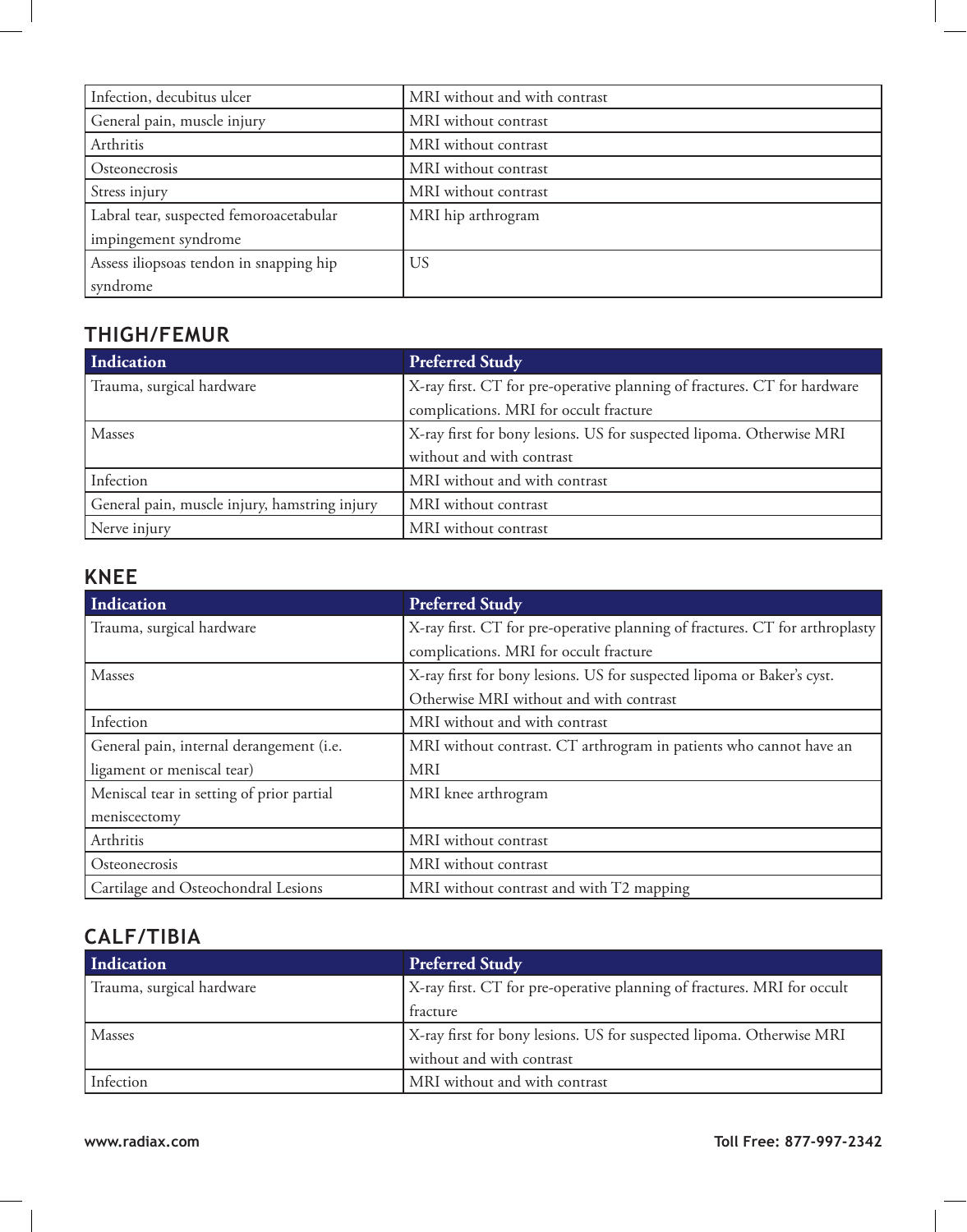| General pain, muscle injury      | MRI without contrast |
|----------------------------------|----------------------|
| Stress injury,<br>"shin splints" | MRI without contrast |

### **ANKLE/HINDFOOT**

| Indication                               | <b>Preferred Study</b>                                                       |
|------------------------------------------|------------------------------------------------------------------------------|
| Trauma, surgical hardware                | X-ray first. CT for pre-operative planning of fractures. CT for arthroplasty |
|                                          | complications. MRI for occult fracture                                       |
| Masses                                   | X-ray first for bony lesions. Otherwise MRI without and with contrast        |
| Infection, osteomyelitis, ulcer          | MRI without and with contrast                                                |
| General pain, ligamentous injury         | MRI without contrast                                                         |
| Tendinopathy, Achilles injury            | MRI without contrast. US in patients who cannot have an MRI                  |
| Plantar fasciitis                        | MRI without contrast. US in patients who cannot have an MRI                  |
| Tarsal coalition                         | CT or MRI without contrast                                                   |
| Osnavicular syndrome                     | MRI without contrast                                                         |
| Cartilage and Osteochondral Lesions      | MRI without contrast and with T2 mapping                                     |
| Tarsal tunnel syndrome                   | MRI without contrast                                                         |
| Chronic instability, lateral impingement | MRI ankle arthrogram                                                         |
| syndrome, adhesive capsulitis            |                                                                              |

### **MIDFOOT**

| Indication                      | <b>Preferred Study</b>                                                  |
|---------------------------------|-------------------------------------------------------------------------|
| Trauma, surgical hardware       | X-ray first. CT for pre-operative planning of fractures. MRI for occult |
|                                 | fracture                                                                |
| Masses                          | X-ray first for bony lesions. Otherwise MRI without and with contrast   |
| Infection, osteomyelitis, ulcer | MRI without and with contrast                                           |
| General pain                    | MRI without contrast. SPECT bone scan fusion study with either CT or    |
|                                 | MRI if injection or joint surgery planned.                              |
| Metatarsal stress fracture      | MRI without contrast                                                    |
| Lis France ligament injury      | MRI without contrast                                                    |

# **FOREFOOT/TOES (Region from MTP joint to distal tip)**

| Indication                      | <b>Preferred Study</b>                                                |
|---------------------------------|-----------------------------------------------------------------------|
| Trauma, surgical hardware       | X-ray first. CT for pre-operative planning of fractures               |
| Masses                          | X-ray first for bony lesions. Otherwise MRI without and with contrast |
| Infection, osteomyelitis, ulcer | MRI without and with contrast                                         |
| General pain                    | MRI without contrast                                                  |
| Plantar plate injury, turf toe  | MRI without contrast                                                  |
| Morton's neuroma                | MRI without and with contrast                                         |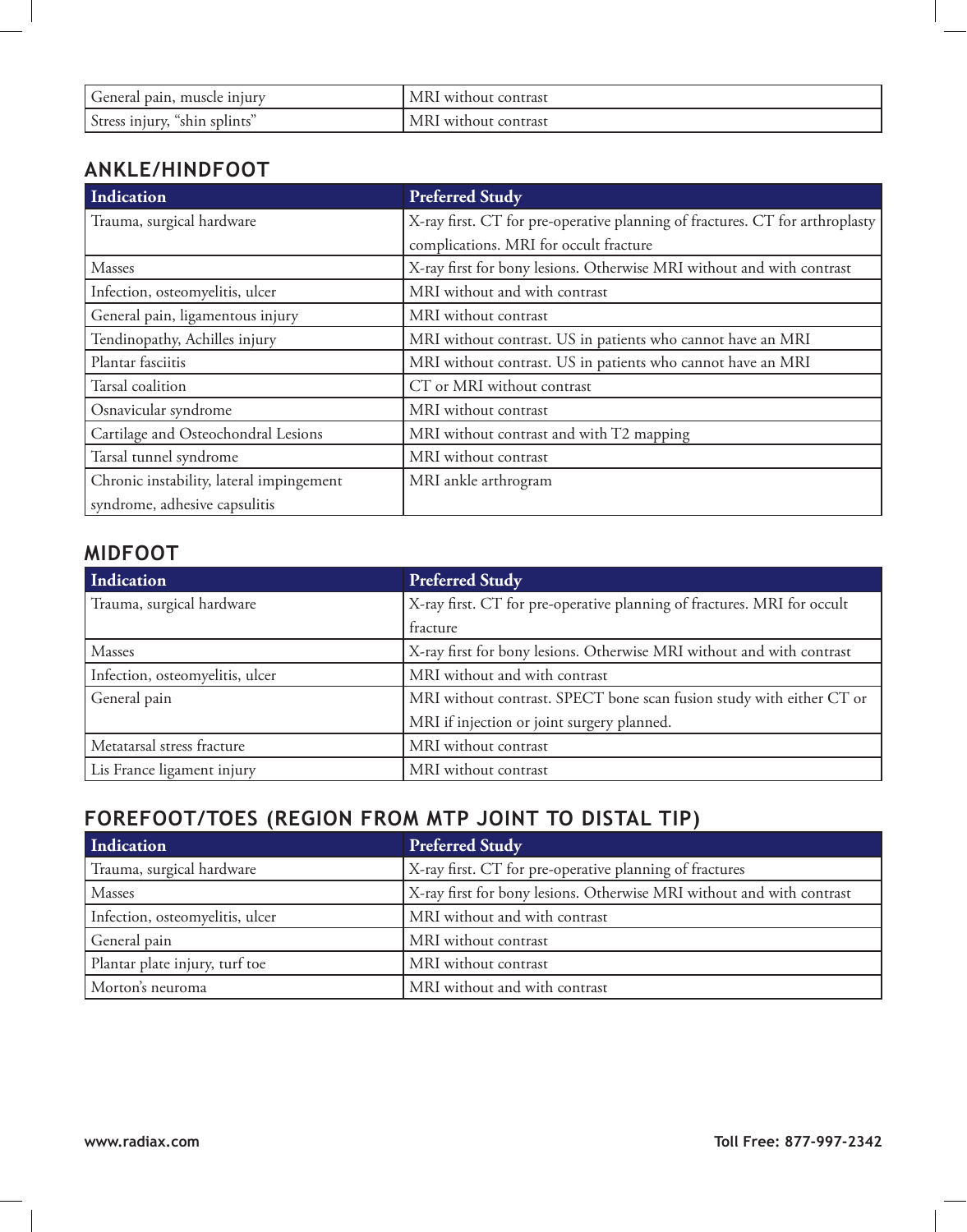# **OTHER**

| Indication                                        | <b>Preferred Study</b>                                                    |
|---------------------------------------------------|---------------------------------------------------------------------------|
| Non-acute traumatic pain in scapula, clavicle,    | MRI without contrast                                                      |
| sternoclavicular joints, sternum, ribs, abdominal |                                                                           |
| muscles, and back muscles                         |                                                                           |
| Skeletal metastases                               | Bone scan for overview. MR without and with contrast for specific lesions |
| <b>DVT</b>                                        | US                                                                        |
| Foreign body localization                         | US                                                                        |
| Superficial abscess detection and drainage        | US                                                                        |
| Pain injection or aspiration                      | Depending on site, these are performed under x-ray or US                  |

# **THORACIC ImAGing Guidelines**

| Indication                                 | <b>Preferred Study</b>                                                      |
|--------------------------------------------|-----------------------------------------------------------------------------|
| Chronic Dyspnea                            | High resolution chest CT (HRCT)                                             |
| Hemoptysis                                 | Chest CT with contrast. If contrast contraindicated then chest CT           |
|                                            | without contrast may be ordered.                                            |
| Lung cancer-Noninvasive staging            | Chest CT with or without contrast if renal failure or PET/CT                |
| Screening for pulmonary metastases         | CT chest with or without for initial evaluation or surveillance. Chest      |
|                                            | X-ray if performed as a baseline                                            |
| Pulmonary nodule > 1 cm                    | Chest CT without contrast. Alternatively: PET/CT or transthoracic           |
|                                            | needle biopsy are equally appropriate options to work up nodule.            |
| Pulmonary nodule < 1 cm                    | Chest CT follow up without contrast. Consider transthoracic needle          |
|                                            | biopsy if high suspicion for malignancy.                                    |
| Blunt chest trauma, suspect aortic injury  | CTA chest with contrast                                                     |
| Acute chest pain suspect aortic dissection | Chest x-ray most appropriate first imaging test only if readily available   |
|                                            | and does not delay CT or MRA. Cannot definitively exclude dissection.       |
|                                            | CTA chest and abdomen is the definitive test to rule out aortic dissection. |
|                                            | Alternative: MRA chest and abdomen if CT contrast is contraindicated.       |
| Suspected pulmonary embolism               | CTA chest with contrast is current standard of care to exclude pulmonary    |
|                                            | embolism. Alternative: When CT contrast contraindicated, consider           |
|                                            | ventilation/perfusion scan and lower extremity venous Doppler               |
|                                            | ultrasound to rule out deep venous thrombosis.                              |
| Acute respiratory illness- immunocompetent | Chest X-ray. Chest CT without contrast when x-ray findings inconclusive.    |
| patient                                    |                                                                             |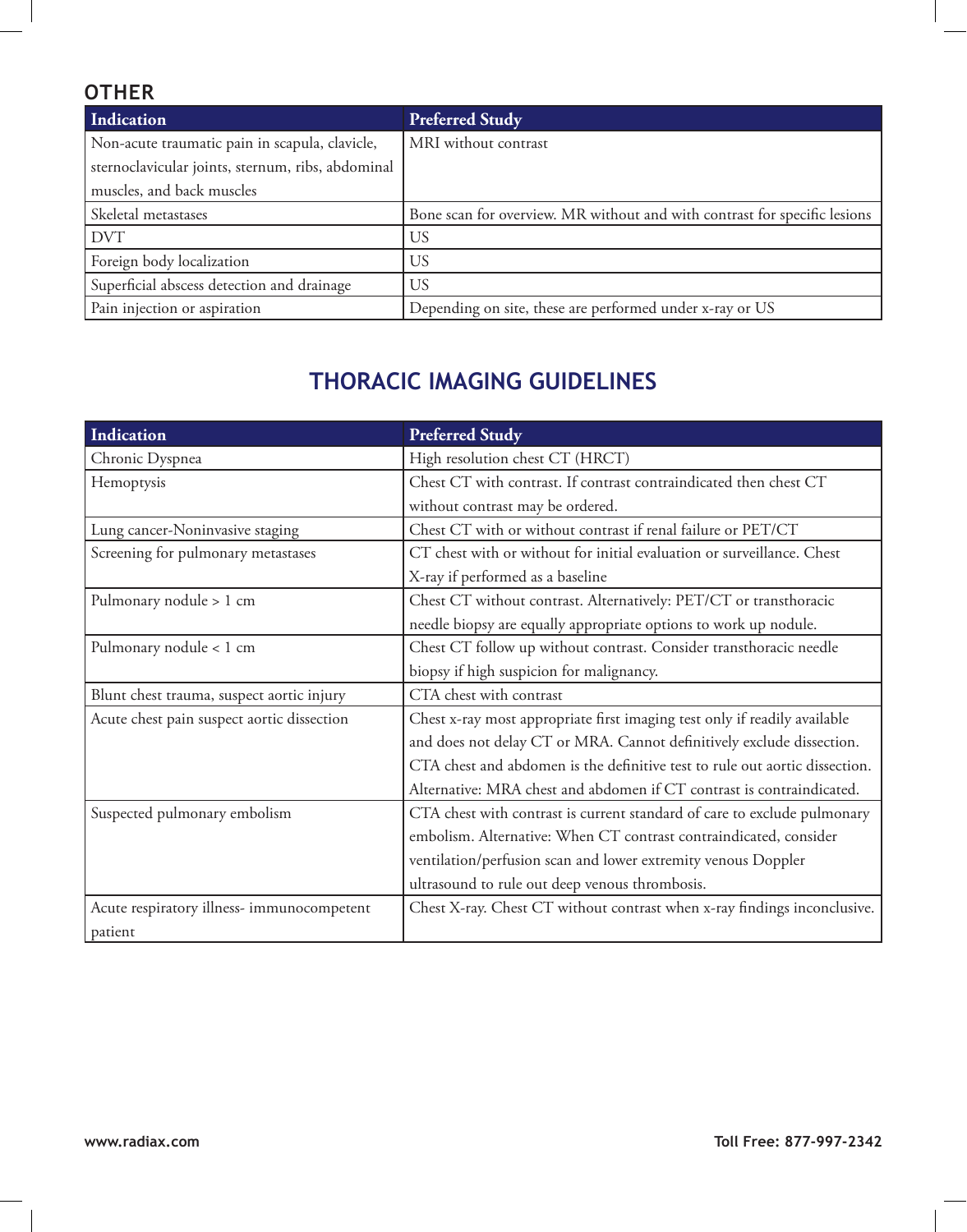# **GASTROINTESTINAL ImAGing Guidelines**

| Indication                                     | <b>Preferred Study</b>                                                  |
|------------------------------------------------|-------------------------------------------------------------------------|
| Acute abdominal pain, fever, R/O Abscess       | CT abdomen and pelvis with contrast. Alternative: MRI offers imaging    |
|                                                | without non-ionizing radiation and can provide additional clinically    |
|                                                | useful information regarding ovarian pathology, PID, ectopic pregnancy  |
|                                                | and ovarian torsion.                                                    |
| Pregnant patient with acute abdominal pain     | Ultrasound, if indeterminate then MRI Abdomen and pelvis without        |
|                                                | contrast                                                                |
| Pancreatitis                                   | Abdomen with contrast. Ultrasound to exclude gallstones                 |
| Blunt trauma stable patient                    | CT Chest/Abdomen/Pelvis with contrast                                   |
| Blunt trauma unstable patient                  | X-ray chest/abdomen/pelvis with Ultrasound FAST scan.                   |
| Colorectal cancer screening                    | CT colonography every 5 years after negative screen.                    |
| Crohn's disease - adult                        | CT enterography. Alternative: MRI enterography has shown similar        |
|                                                | sensitivity and specificity to CT and avoids radiation risks.           |
| Crohn's disease - child                        | MRI or CT enterography initial presentation. MRI enterography for       |
|                                                | known disease to avoid repetitive CT radiation exposure.                |
| Jaundice-painless                              | CT pancreas protocol with contrast                                      |
| Jaundice with pain/fever                       | Ultrasound abdomen                                                      |
| Left lower quadrant pain                       | CT abdomen/pelvis with contrast                                         |
| Liver lesion initially identified on U/S or CT | MRI liver with contrast                                                 |
| Palpable abdominal mass                        | CT abdomen/pelvis with contrast most definitive Alternative: MRI with   |
|                                                | contrast or ultrasound do not use ionizing radiation                    |
| Right lower quadrant pain suspected            | CT abdomen/pelvis with contrast                                         |
| appendicitis                                   |                                                                         |
| Right lower quadrant pain-pregnant             | Ultrasound, obtain MRI if inconclusive                                  |
| Right lower quadrant pain-children             | Ultrasound, obtain MRI if inconclusive                                  |
| Dysphagia-oropharyngeal with attributable      | Modified barium swallow                                                 |
| cause                                          |                                                                         |
| Dysphagia- unexplained or retrosternal         | Pharyngoesophagram                                                      |
| Right upper quadrant pain                      | Ultrasound limited. If only gallstones present and no fever or elevated |
|                                                | WBC then hepatobiliary scan.                                            |
| Suspected liver metastases                     | CT or MRI with contrast. MRI should be first line study when            |
|                                                | indeterminate liver lesions found on ultrasound or CT.                  |
| Suspected small bowel obstruction              | CT with IV contrast only if high grade or complete obstruction.         |
|                                                | Alternative: If partial or low grade obstruction suspected MRI          |
|                                                | enterography may be considered.                                         |
| Perianal/Perirectal Fistula evaluation         | MRI Fistulogram with/without contrast                                   |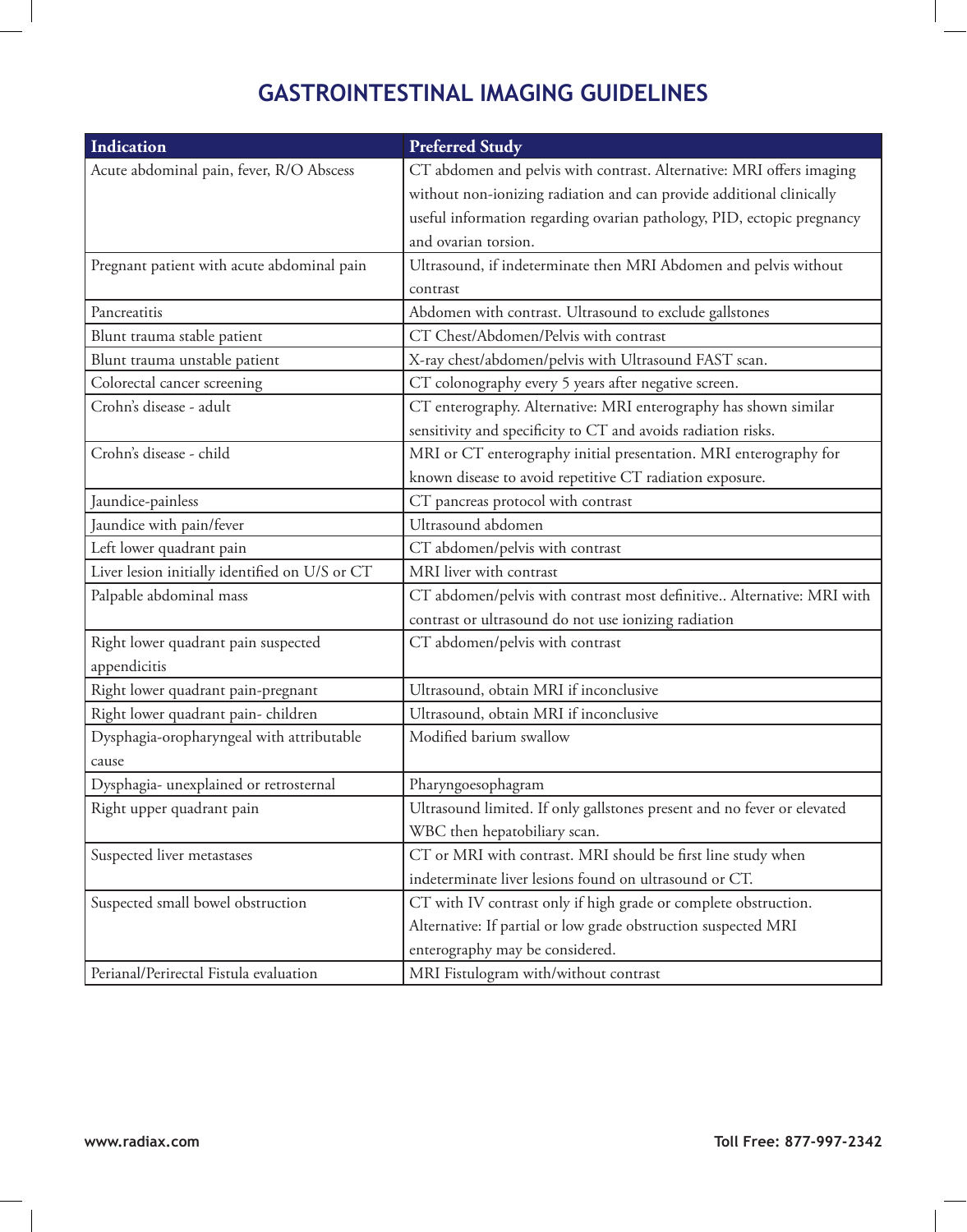# **UROLOGIC ImAGing Guidelines**

| <b>Indication</b>                                 | <b>Preferred Study</b>                                                 |
|---------------------------------------------------|------------------------------------------------------------------------|
| Flank pain-suspected stone disease                | CT abdomen and pelvis without contrast (CTKUB). If recurrent           |
|                                                   | symptoms of stone disease then CTKUB or ultrasound.                    |
| Scrotal pain, mass, trauma                        | Scrotal ultrasound                                                     |
| Hematospermia                                     | MRI prostate with Gd                                                   |
| Acute pyelonephritis                              | CT abdomen and pelvis without and with contrast Alternative: Renal     |
|                                                   | ultrasound less sensitive an specific than CT                          |
| Hematuria                                         | CT abdomen and pelvis without and with contrast. Order as CT-IVP       |
|                                                   | which includes high resolution excretory phase imaging of the renal    |
|                                                   | collecting systems and ureters                                         |
| Bladder cancer follow up                          | CT abdomen and pelvis without and with contrast CT-IVP                 |
| Renal cell cancer follow up                       | CT abdomen and pelvis with contrast. Alternative: MRI abdomen and      |
|                                                   | pelvis                                                                 |
| Incidental renal mass                             | Either CT or MRI without and with contrast is appropriate              |
| Incidental adrenal mass                           | CT without contrast. If indeterminate then CT without and with         |
|                                                   | contrast. Alternative: MRI without contrast if CT inconclusive also no |
|                                                   | radiation risks                                                        |
| Prostate cancer post treatment, rising PSA levels | Bone scan. CT or MRI abdomen and pelvis with contrast for soft tissue  |
|                                                   | disease                                                                |
| Prostate cancer pretreatment staging              | Pelvis MRI with contrast and endorectal coil. Bone scan                |
| Recurrent urinary tract infections in women       | CT without and with contrast for bladder and kidneys evaluation. MRI   |
|                                                   | pelvis to exclude urethral diverticulum or pelvic prolapse             |
| Renal failure, rule out obstruction               | Ultrasound                                                             |
| Renal trauma                                      | CT abdomen and pelvis with contrast                                    |
| Renovascular hypertension                         | Renal artery MRA or CTA with contrast. Alternative: Renal Doppler      |
|                                                   | ultrasound when contrast is contraindicated                            |
| Suspect lower urinary tract trauma                | X-ray retrograde cystography or CT cystogram                           |

# **WOMENS ImAGing Guidelines**

| Indication                                       | <b>Preferred Study</b>                                                  |
|--------------------------------------------------|-------------------------------------------------------------------------|
| Abnormal vaginal bleeding                        | Transvaginal/Transabdominal pelvic ultrasound                           |
| Acute pelvic pain-reproductive age-gynecological | Transvaginal/Transabdominal pelvic ultrasound. If positive pregnancy    |
| etiology suspected                               | test and ultrasound inconclusive then MRI pelvis has been beneficial in |
|                                                  | providing additional diagnostic information.                            |
| Gravid cervix assessment                         | Pelvic ultrasound                                                       |
| Clinically suspected adnexal mass-Initial        | Transvaginal/Transabdominal pelvic ultrasound. Short term pelvic        |
| evaluation reproductive age or postmenopausal.   | ultrasound follow up often required based on initial findings. May      |
|                                                  | proceed to MR characterization based on size and composition of any     |
|                                                  | ovarian findings.                                                       |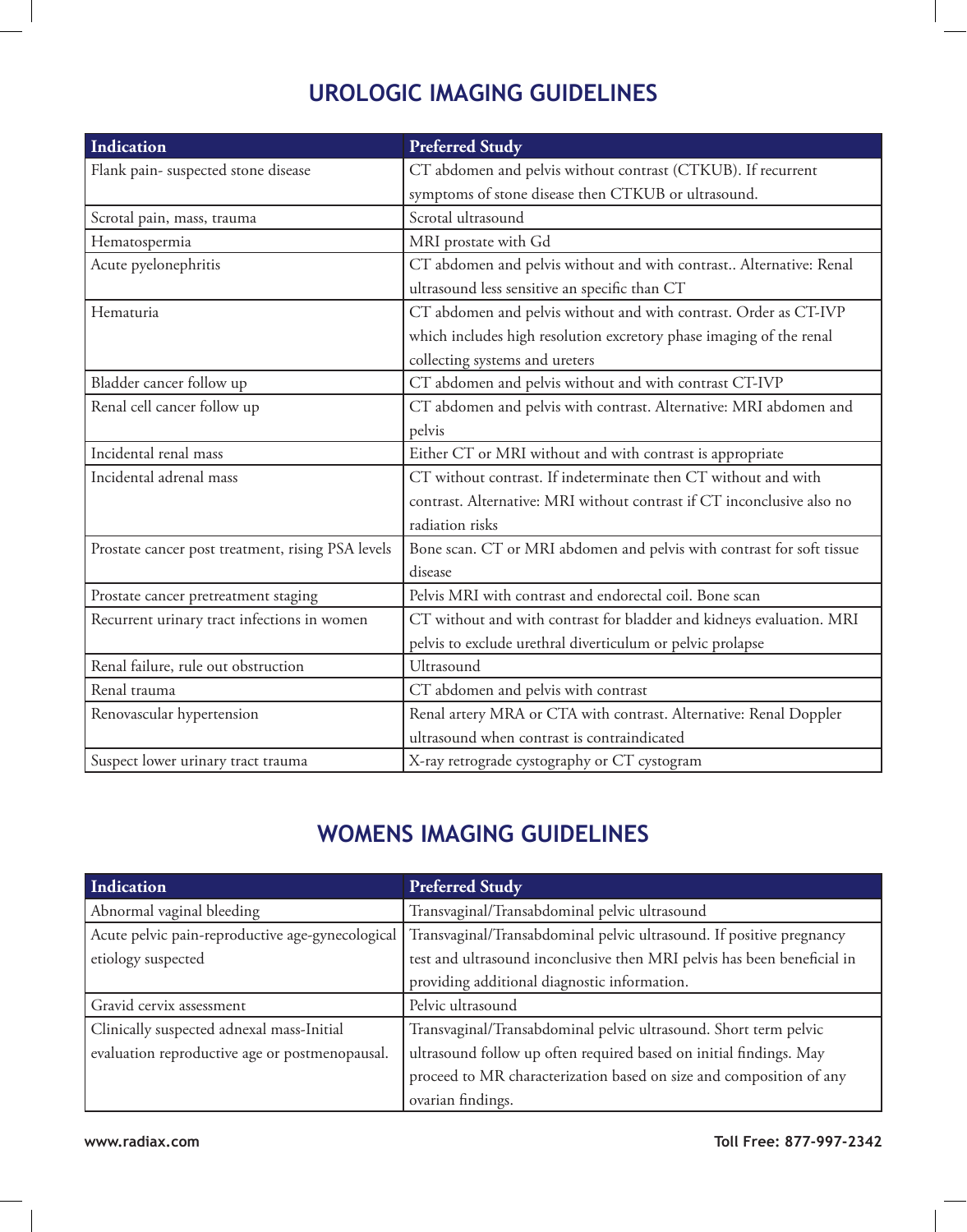| Adnexal mass, reproductive age, not pregnant       | MRI pelvis without and with Gd                                              |
|----------------------------------------------------|-----------------------------------------------------------------------------|
| that is persistent or getting larger               |                                                                             |
| First trimester bleeding                           | Transvaginal/Transabdominal pelvic ultrasound                               |
| Second, third trimester uterine bleeding           | Transabdominal ultrasound                                                   |
| Growth disturbances, IUGR                          | OB Ultrasound                                                               |
| Ovarian cancer screening                           | Transvaginal/Transabdominal pelvic ultrasound. Note: Women with a           |
|                                                    | familial predisposition should be counseled that there is no proven benefit |
|                                                    | to current screening methods                                                |
| Cervix/Endometrial cancer pretreatment             | MRI pelvis without and with Gd. Often followed by CT Chest/                 |
| evaluation and staging                             | Abdomen/Pelvis or PET/CT.                                                   |
| Pelvic floor bulging, defecatory dysfunction       | MRI Pelvis with and without Gd Often followed by CT Chest/Abdomen/          |
|                                                    | Pelvis or PET/CT                                                            |
| Vesico-vaginal or recto-vaginal fistula evaluation | MRI Pelvis Fistulography with/without contrast                              |
| Fecal incontinence-evaluate anal sphincter         | MRI Pelvis-anal sphincter without contrast (often done in conjunction       |
|                                                    | with Defecography if there is also fecal incontinence)                      |
| Abnormal fetal ultrasound (usually for better      | MRI Fetal exam without contrast                                             |
| evaluation of cranial abnormalities)               |                                                                             |
| Fetal or Placental abnormality                     | MRI abdomen/pelvis with contrast if ultrasound inconclusive                 |

# **VASCULAR ImAGing Guidelines**

| Indication                                   | <b>Preferred Study</b>                                                    |
|----------------------------------------------|---------------------------------------------------------------------------|
| Pulsatile abdominal mass, suspected aortic   | Ultrasound aorta/abdomen initial screening. May be limited by body        |
| aneurysm                                     | habitus or acoustic shadow. CT abdomen and pelvis preferred for           |
|                                              | symptomatic patients when ultrasound not useful.                          |
| Known aortic abdominal aortic aneurysm,      | CTA abdomen and pelvis with contrast                                      |
| treatment planning                           |                                                                           |
| Aortic injury suspected                      | CTA chest with contrast                                                   |
| Claudication-suspected vascular etiology     | Lower extremity arterial Doppler. Alternative: lower extremity MRA or     |
|                                              | CTA runoff providing no contrast contraindication.                        |
| Cold, painful leg-sudden onset               | Lower extremity arteriography. Alternative: CTA or MRA from distal        |
|                                              | aorta through lower extremities if no contrast contraindications and time |
|                                              | allows.                                                                   |
| Deep venous thrombosis-lower or upper        | Ultrasound venous with Doppler                                            |
| extremity                                    |                                                                           |
| Pelvic vein or central chest vein thrombosis | MR or CT venography with contrast.                                        |
| Upper GI bleeding-negative endoscopy         | CT abdomen with contrast                                                  |